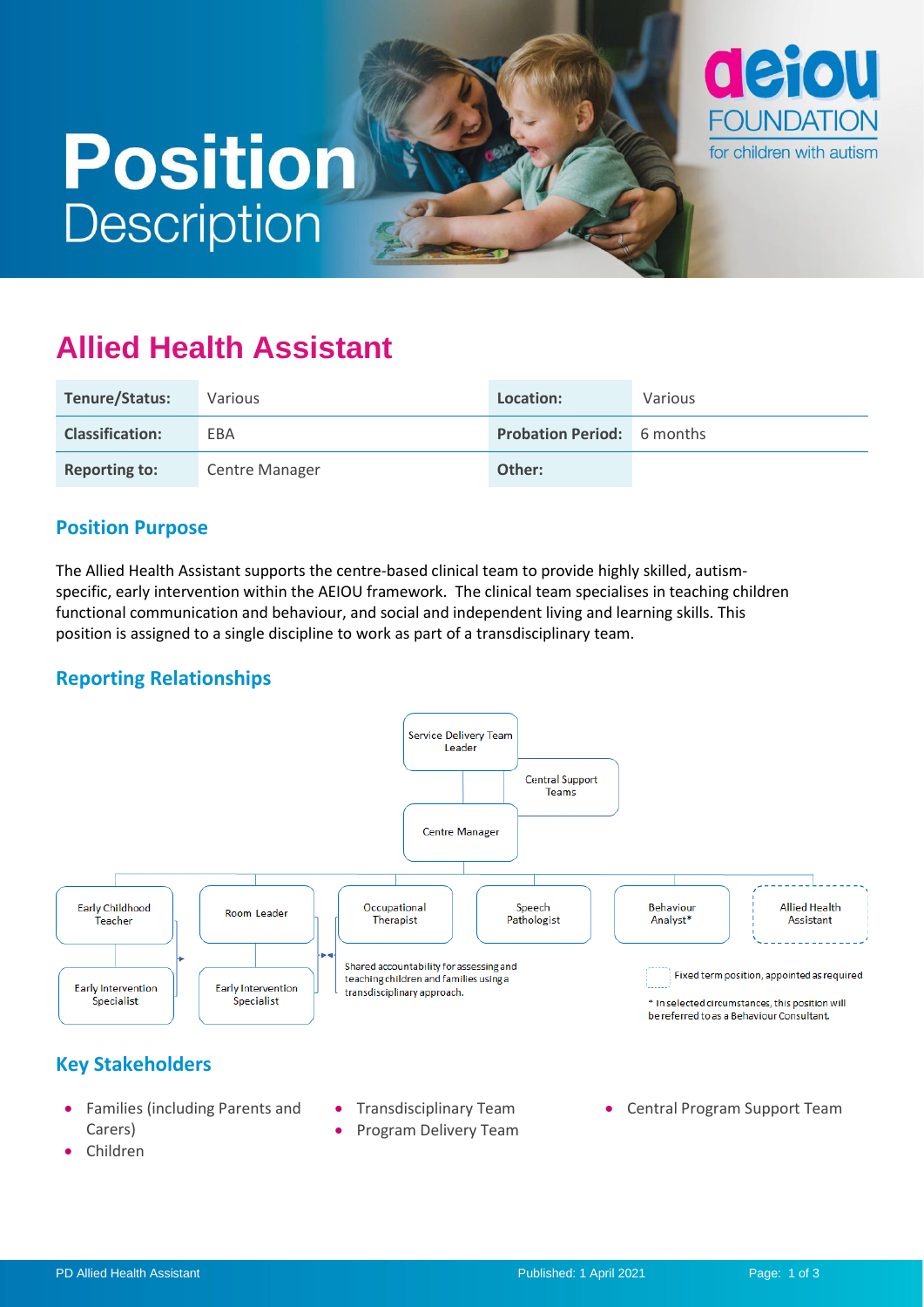# **Responsibilities**

| <b>Area</b>                                                                  | <b>Responsibilities</b>                                                                                                                                                                                                                                                                                                                                                                                                                                                                                                                                                                                                                                                                                                                                                                                        |
|------------------------------------------------------------------------------|----------------------------------------------------------------------------------------------------------------------------------------------------------------------------------------------------------------------------------------------------------------------------------------------------------------------------------------------------------------------------------------------------------------------------------------------------------------------------------------------------------------------------------------------------------------------------------------------------------------------------------------------------------------------------------------------------------------------------------------------------------------------------------------------------------------|
| <b>Evidence-based</b><br>analysis and best<br>practice early<br>intervention | Under the supervision of an appointed clinician:<br>identify child developmental needs in collaboration with families using a range of<br>approved assessment tools, methodologies, and key inputs (including NDIS goals and<br>Early Years Learning Framework outcomes).<br>co-design and review Individual Plans (IP) for children using the agreed inputs (including<br>child developmental needs analysis, family feedback, and clinical observations).<br>work as part of a transdisciplinary team to learn how to provide autism-specific, early<br>$\bullet$<br>intervention within the AEIOU framework and schedule.<br>monitor, evaluate and review the implementation of programs against set goals<br>(identified in Individual Plans) by using child progress data sets and clinical observations. |
| <b>Positive child and</b><br>family experience                               | Provide a nurturing and encouraging environment for children, where their growth and<br>$\bullet$<br>development is celebrated.<br>Provide timely and concise information to families on their child's progress.<br>٠<br>Support families by providing regular engagement, and training and education<br>opportunities (to parents/carers) to help further develop child outcomes in the home<br>and community.<br>Enable collaboration with other approved agencies to facilitate enhanced outcomes for<br>$\bullet$<br>children and families.<br>Provide input into the design, delivery, and continuous improvement of family and<br>community awareness and education sessions and capacity building.                                                                                                      |
| <b>Clinical</b><br>governance                                                | Provide high-quality and timely data and reports using the relevant AEIOU toolset.<br>$\bullet$<br>Use professionally acquired knowledge, skills, and attributes to safely and competently<br>practice.<br>Collaborate with the transdisciplinary team [on site] to ensure a minimum standard of<br>$\bullet$<br>early intervention strategies and teaching is provided to all children and families.<br>Participate in continuous reviews of individual and group therapy and transition<br>programs within centres and non-centre based locations.                                                                                                                                                                                                                                                           |
| <b>Clinical</b><br>excellence/<br><b>Capacity building</b>                   | Develop and implement intervention programs with an appointed clinician as<br>appropriate within the discipline that assists the child with autism to maximise their<br>participation in order to enhance their independence and quality of life.<br>Conduct therapy sessions with the child in an individual and group capacity under the<br>supervision of an appointed clinician.<br>Develop resources to support the implementation of strategies across the AEIOU<br>$\bullet$<br>Curriculum.                                                                                                                                                                                                                                                                                                             |